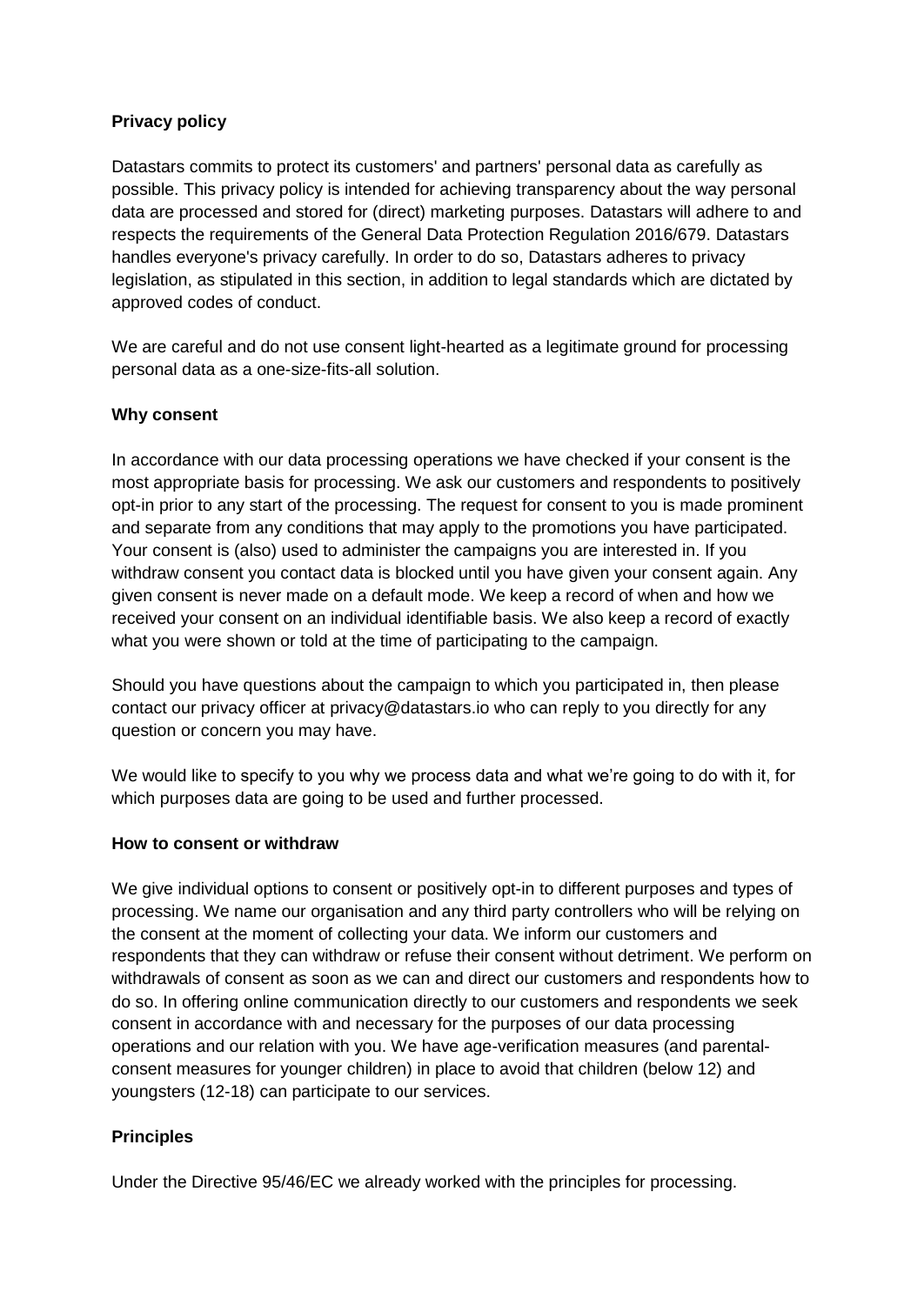These principles continue to be in effect, and relate to:

- Lawfulness, fairness and transparency;
- Purpose limitation and compatible use;
- Data minimisation;
- Accuracy;
- Storage limitation;
- Integrity and confidentiality; and
- Accountability (the controller shall be responsible for, and be able to demonstrate compliance).

# **Categories of data**

The categories of personal data which are necessary to provide the services are:

- the customer's and respondent's first and surname, title, gender, date of birth, address, postcode, place of residence and similar data required for communication by the person concerned.
- contact data such as (mobile) telephone number and email address.
- consent data including name, surname, e-mail address, IP adres and copy of campaign materials.
- preferences or (confirmed) opt-in requests how to be contacted via email, mobile phone number and sms or mms.
- opt-out request not to be contacted for marketing purposes at all.
- preferences for different kinds of promotions, goods or services.
- prize winner data, including photo of the prize winner when disclosed.
- further information requests and/or contact history.

# **Common legitimate interests**

These categories of personal data are processed for purposes which are based on legitimate interests in accordance with the laws and regulations. The legitimate interests are our own interests and the (commercial, legitimate) interests of third parties to provide you with the offers you would like to receive (common, legitimate interests). The promotions contain not only offers which benefit our customers' and respondents' contact preferences (see above) but also apply to educate you about discount offers and for that purpose sending the correct email and sms on the right moment. In order to balance the commercial interests with your privacy preferences we never collect or ask for more data than is necessary for a proper operational performance of our online communication.

# **Why process data**

We process data data when such is necessary for:

- the responsible management of Datastars' online communication.
- providing the option to register or unregister for specific user interests.
- processing interest(s) in product or service categories which are offered.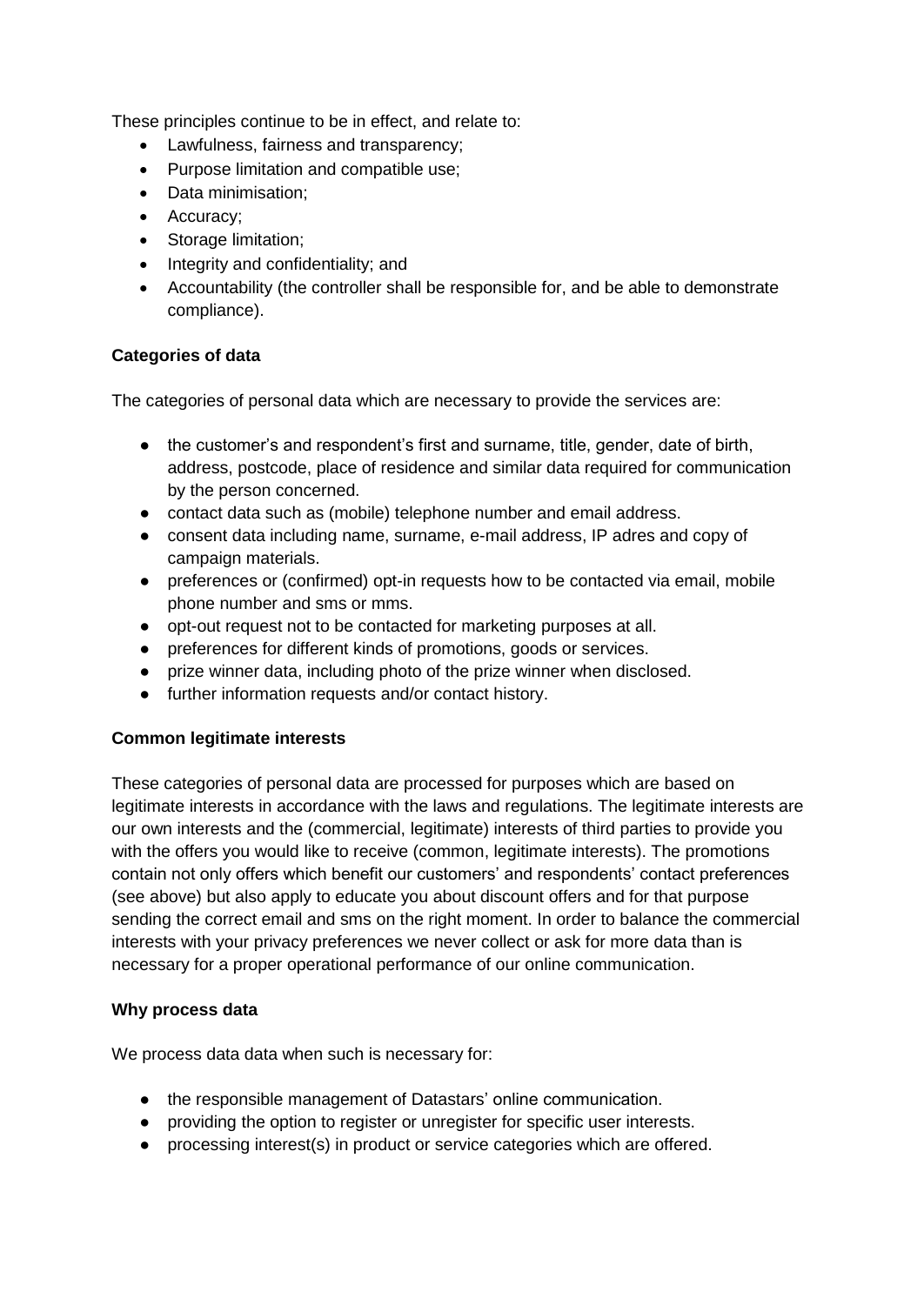- operation of customer services, such as answering questions and block personal data on the first request of the data subject.
- processing of traffic data (inbound clicks, A/B testing, log files where needed) and analyse these to detect fraud and redemption.
- offering the option to use mobile device as a form of identification to obtain or purchase services from other organisations and address the benefit of the data subject therein.
- if applicable, the conclusion or performance of a contract concluded in the interest of the data subject between the controller and partners.
- the (further) performance of another legal obligation.

Information is not automatically used for all these objectives simultaneously.

# **Online communication**

Data required for online (direct) communication are processed in accordance with the following requirements.

The processing is intended for communication with data subjects, sending information about the products and services of partners, keeping an overview of the information sent and maintaining the contact with the data subjects.

No other personal data will be processed than:

a. surname, first names, initials, title, gender, date of birth, address, postcode, place of residence, telephone number and similar data required for communication by the person concerned;

b. data relating to the information to be sent and transmitted;

c. other additional data that are necessary with a view to maintaining contact with the involved data subjects.

No special categories of data as referred to in the General Data Protection Regulation 2016/679 will result from the processing.

The personal data are only provided to those Sponsors, who are in charge of or direct communication with the data subject or who are thereby necessarily involved.

The personal data will be deleted at the request of the data subject or no later than two years after the relationship with the data subject has terminated, unless the personal data are necessary for compliance with a legal obligation to retain data.

# **Security**

Data required for security reasons are processed in accordance with the following requirements. This policy only treats a selection of items. Of course, it shall be clear to secure the entire data processing process, including the secured communication lines.

The processing is intended for the control and security of the systems or programs, the support of the proper functioning of the systems or programs, sorting and recovering files,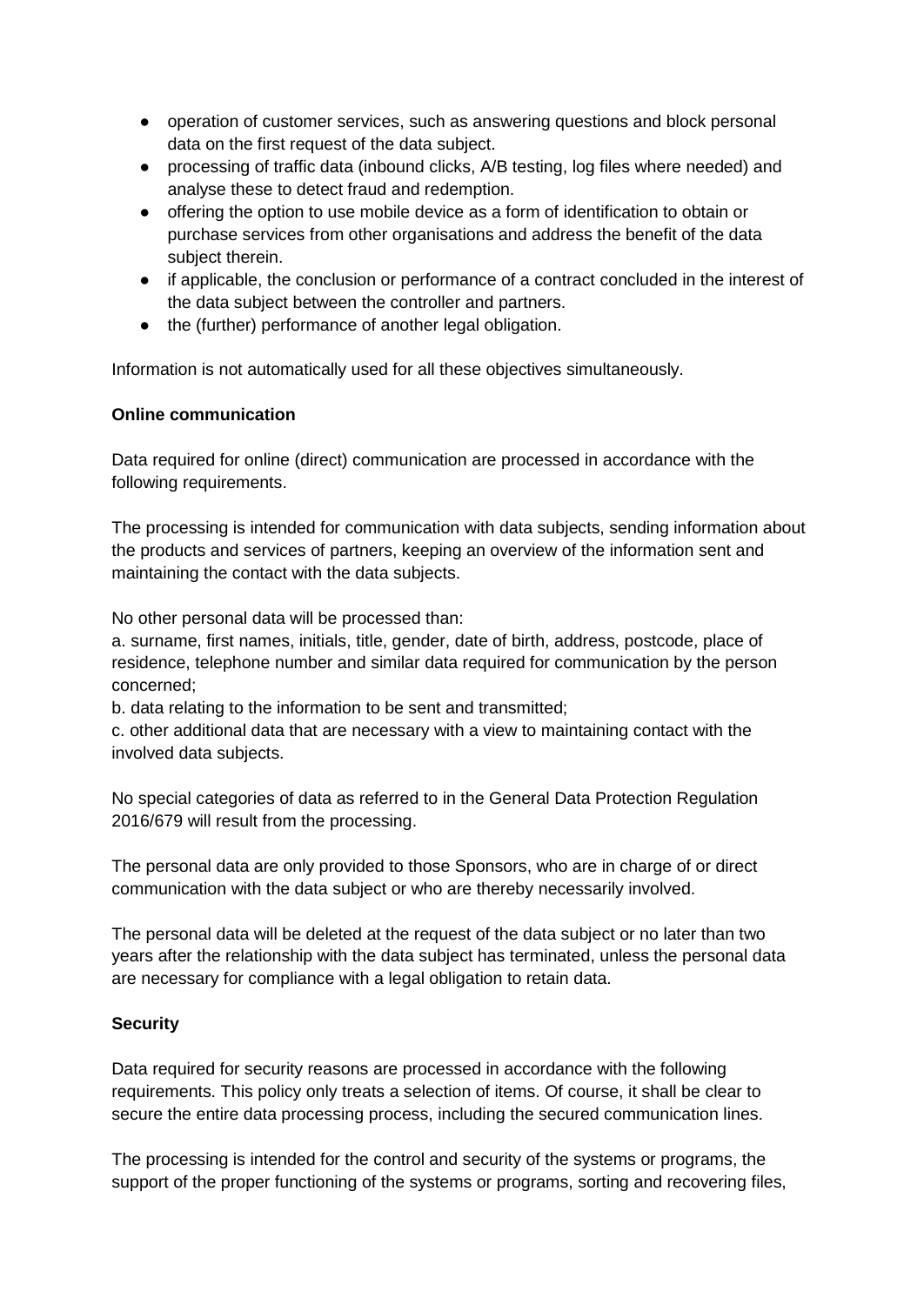creating backup copies of files, the management of the systems or programs.

No other personal data will be processed than:

- a. data relating to the use of the software,
- b. technical and control data,
- c. data to promote proper functioning,
- d. historical data,
- e. user data.

The personal data are only provided to those, including third parties, who are in charge of or direct the system, data management or application management or who are necessarily involved and others, as the case may be, to the (further) performance of another legal obligation.

The personal data will be deleted at the latest 6 months after they have been obtained, unless the personal data are necessary to comply with a legal data retention obligation.

### **Prize winner(s)**

Data required for processing operations concerning prize winners are processed in accordance with the following requirements.

Processing is only for company purposes to inform who were the prize winners.

No other personal data will be processed than

- a. initials and surname of the prize winner.
- b. photos and video images with or without sound.

The personal data will be deleted after termination of the website or will be immediately deleted at the request of the data subject (prize winner).

# **Data traffic with countries outside the European Union**

As controller of the data Datastars does not intend to transfer personal data to a third country (country outside the European Union). Should data be transferred to a country outside the European Union then (in that event):

- the existence or absence of an adequacy decision by the European Commission will be reviewed, such as by the EU-US Privacy Shield (PbEU L 207), and,
- reference will be made to the appropriate or suitable safeguards and the means by which to obtain a copy of such safeguards are made available on first request, and if all such is absent,
- the data subject will be explicitly asked for consent to a proposed transfer, after having been informed of the possible risks of such transfers for the data subject due to the absence of an adequacy decision and appropriate safeguards, or the transfer is necessary for the performance of a contract between the data subject and the controller or the implementation of pre-contractual measures taken at the data subject's request, or the transfer is necessary for the conclusion or performance of a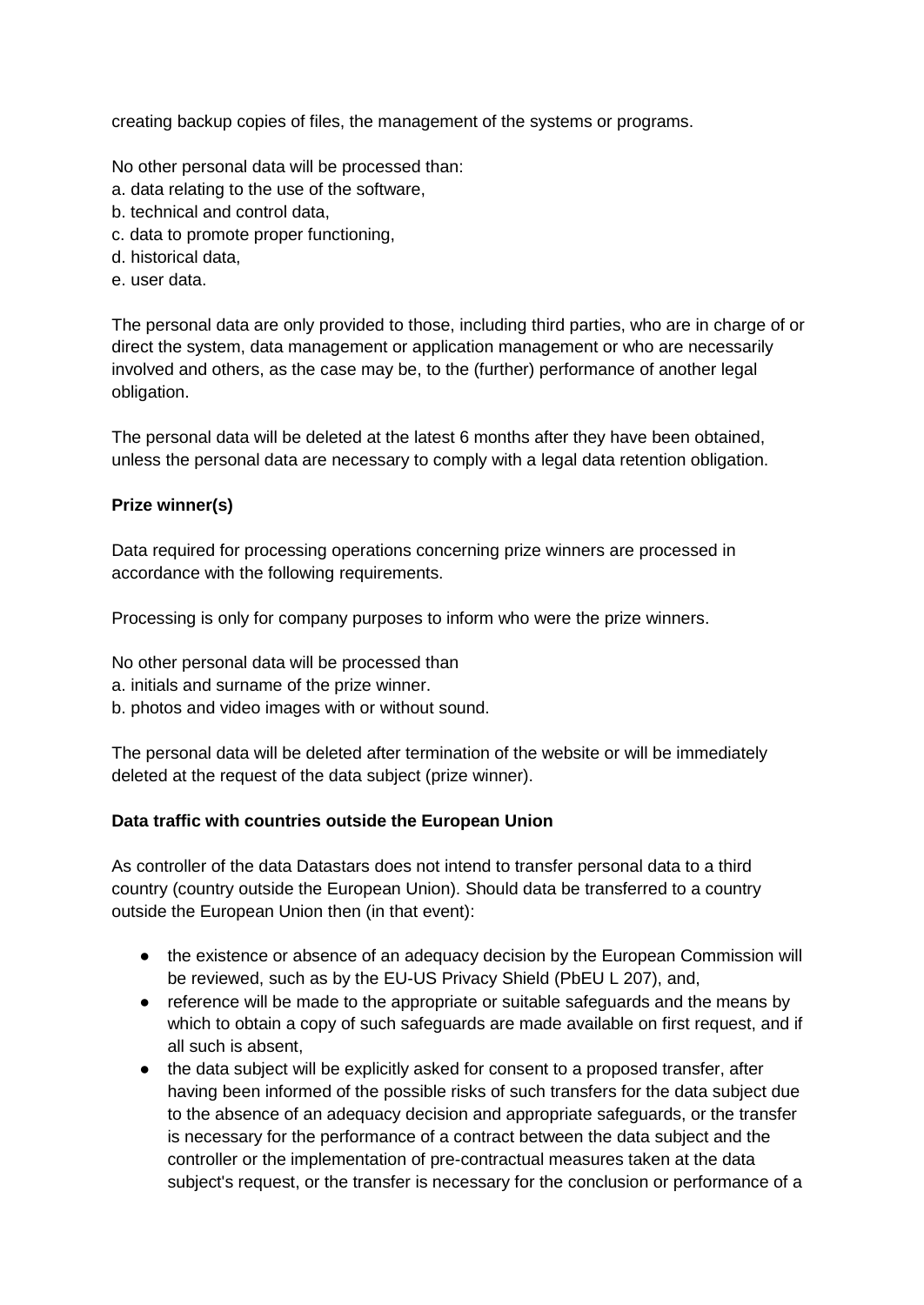contract concluded in the interest of the data subject between the controller and Sponsor.

#### **Combinations of processing operations**

This privacy policy does not apply to processing operations by the Sponsors. Please read the privacy policy of the involved Sponsor, provided prior to each entry to the promotion and meeting the requirements stated in the relevant privacy policies. Each organization in his capacity as Controller ensures adequate access security of the website, as well as adequate protection of personal data for further processing by search engines.

#### **Browsing session and IP-address**

We also make use of the IP-address of your computer. This IP-address is a number which automatically assigned to your computer when you have a browsing session on the internet, such as when you visit one of our sites or landing pages. They can be used to see which use has been made of the website and for drafting analyses and reports with non-identifiable information.

#### **Website and cookies**

Datastars uses cookies and similar technologies on its websites. Cookies are small text files that are saved on your device (computer, telephone, tablet) when you visit a website. Cookies such as 'functional session cookies' are used to provide services or to store your preferred settings for purposes such as:

- remembering and communicating information that you fill in during the entry process or that you enter when indicating your interests in the various web pages, so that you don't have to re-enter the same information every time or see the same promotions twice,
- saving of preferred settings, and
- tracking the unauthorised use of our landing pages.

# **Analytical cookies**

'Analytical' cookies are used to analyse your visit to our websites. We analyse the number of visitors to our websites, the duration of the visits, the order of pages visited and whether any changes need to be made to the website. Using the information collected, we can make our websites even more user-friendly. These cookies are also used to solve possible technical problems on the websites.

#### **Marketing and tracking cookies**

We will only use tracking cookies for commercial purposes with your prior consent. These cookies, which are often posted by third parties, help us to tailor promotional offers to you personally. Third parties can use tracking cookies.

#### **Other technologies**

In addition to cookies, Datastars also uses technologies such as JavaScript. Using JavaScript in your browser allows us to make our sites interactive and to develop web